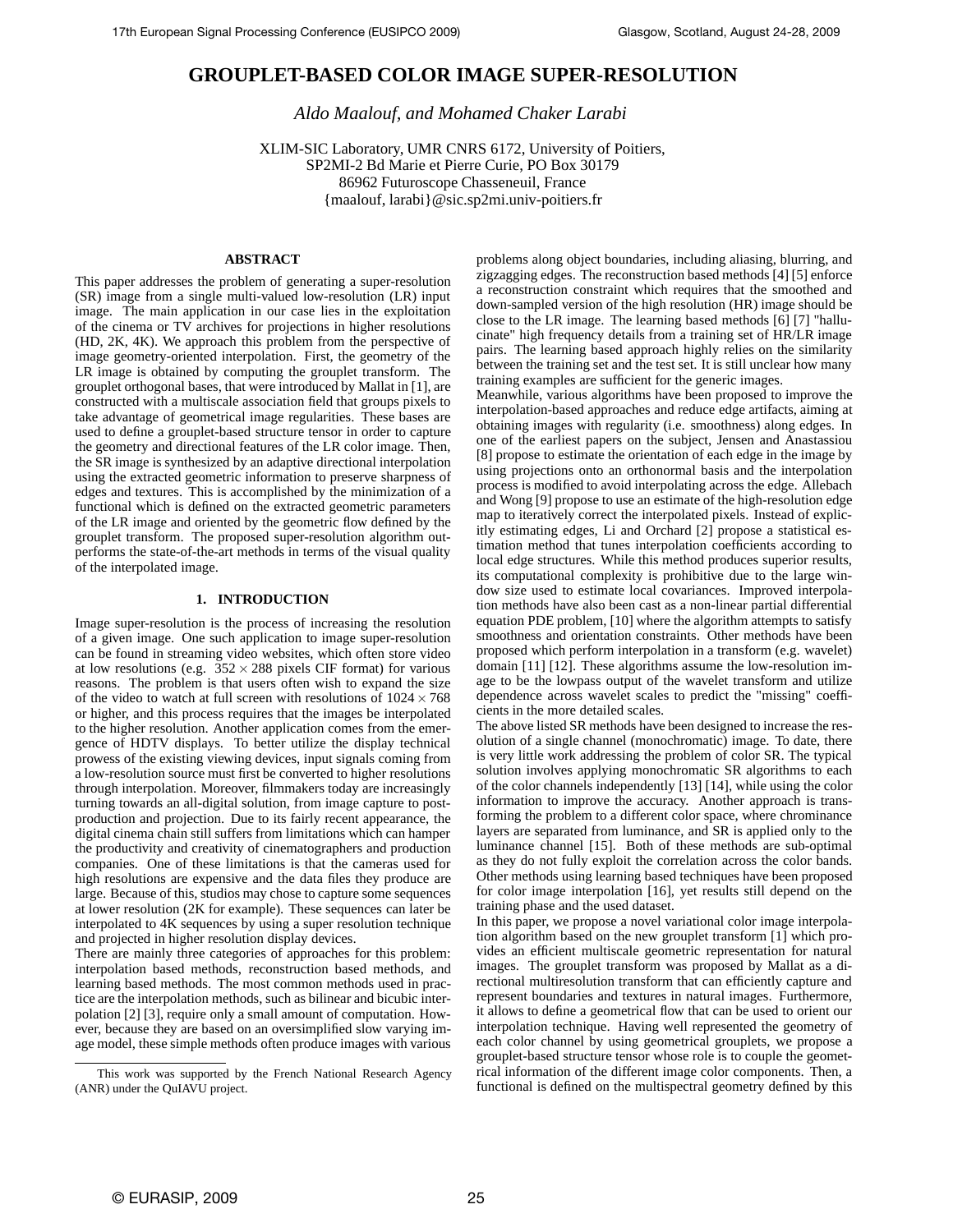

Figure 1: (a) Original image, (b) a zoom on the association field of the barbara image

structure tensor. The minimization of this functional insures the synthesize of the SR image.

The rest of the paper is organized as follows. Section 2 presents the grouplet transform and provides motivation for its use in our algorithm. In Section 3, we present our variational super-resolution algorithm. We report the results of our experiments in Section 4 and conclude the paper in Section 5.

# **2. GEOMETRICAL GROUPLETS**

Geometrical grouplets have been recently introduced by Mallat in [1]. They are constructed with association fields that group points to take advantage of geometrical image regularities. We only present here a brief review of the Grouplet transform. The reader can refer to [1] for a full detailed description of the Grouplet transform.

Grouplet transform uses a multiscale association field in order to group together wavelet coefficients in the direction specified by the flow [1]. These recursive groupings allow to take into account junctions and long range regularities of images.

The geometrical grouplet transform is first computed by performing group matching on the 2D wavelet transform of the image in order to obtain the association field. The role of this field is to group together points that have similar neighborhoods in order to exploit the geometry of the image. The computation of the association field is performed as follows: First the image grid Ω is divided into two subgrids Ω*even* (even columns) and Ω*odd* (odd columns) then, each point in the odd subgrid is associated to a point in the even subgrid according to a block matching criteria (refer to [1]for more details). Then, a weighted Haar lifting is applied successively to points that are grouped by the association field. This iterative process decomposes the original image in an orthogonal basis called grouping basis. Consequently, at each step, the image is decomposed into a detail and an approximation image. An example of an association field computed on the Barbara image is shown in figure 1.

Compared to other geometrical representation, such as bandelet or curvelet transforms, the grouplet transform is more flexible since the association fields can deviate from the integral lines in order to converge to singularity points such as junction or crossings. Fine image structures are consequently well represented. Therefore, the interpolation of the represented information in the "missing" (or to be synthesized) pixels of the SR image following the directions of the association field yields to a precise synthesis of the SR image. We present in the following section this interpolation technique.

## **3. GROUPLET-BASED SUPER-RESOLUTION TECHNIQUE**

Given that the image geometry is efficiently represented and characterized by the multiscale association field, we present in this section an interpolation method oriented by the captured geometry. First, we present our grouplet-based structure tensor and then, we describe our interpolation technique.

#### **3.1 Grouplet-based structure tensor**

Extending differential-based operations to color or multi-valued images is hindered by the multi-channel nature of color images. The derivatives in different channels can point in opposite directions, hence cancelation might occur by simple addition. The solution to this problem is given by the structure tensor for which opposing vectors reinforce each other.

In [17] Di Zenzo pointed out that the correct method to combine the first order derivative structure is by using a local tensor. Analysis of the shape of the tensor leads to an orientation and a gradient norm estimate. For a multichannel image  $I = (I^1, I^2, \dots, I^n)^T$  the structure tensor is given by

$$
M = \left(\begin{array}{cc} I_x^T I_x & I_x^T I_y \\ I_y^T I_x & I_y^T I_y \end{array}\right) \tag{1}
$$

where  $I_x$  and  $I_y$  are the horizontal and vertical derivatives respectively.

The multichannel structure tensor describes the 2D first order differential structure at a certain point in the image.

The motivation of this work is to make the interpolation oriented by the optimal geometry direction captured by the grouplet transform in order to synthesize fine structures for the SR image. For that purpose, a multiscale multistructure grouplet-oriented tensor for an m-valued ( $m = 3$  for color images and  $m = 1$  for gray images) image is defined by:

$$
G^{j} = \begin{bmatrix} \sum_{i=1}^{m} \left( \frac{\partial}{\partial x} g_{i}^{j} \cos \theta_{i} \right)^{2} & \sum_{i=1}^{m} \frac{\partial}{\partial x} g_{i}^{j} \cos \theta_{i} \frac{\partial}{\partial y} g_{i}^{j} \sin \theta_{i} \\ \sum_{i=1}^{m} \frac{\partial}{\partial x} g_{i}^{j} \cos \theta_{i} \frac{\partial}{\partial y} g_{i}^{j} \sin \theta_{i} & \sum_{i=1}^{m} \left( \frac{\partial}{\partial y} g_{i}^{j} \sin \theta_{i} \right)^{2} \\ for \quad i = 1, 2, \dots, m \end{bmatrix}
$$
(2)

The norm of  $G^j$  is defined in terms of its eigenvalues  $\lambda_+$  and  $\lambda_{-}$ ,  $||G^j|| = \sqrt{\lambda_{+} + \lambda_{-}}$ . The angle  $\theta_i$  represents the angle of the grouplet transform.  $g_i^j$  is the corresponding grouplet coefficient. *i* designates the image channel  $(i = 1, 2, \ldots, m)$ . Figure 2 shows the norm of the grouplet-based structure tensor defined in (2) of the 'Lenna' image.





(a) Lenna Image (b) Norm of the structure tensor defined in (2)

Figure 2: Norm of the grouplet-based structure tensor

Until now, we have characterized edges and the geometrical flow (the association field) of the image. We present in the following subsection our super-resolution variational approach that is oriented by these two geometric features.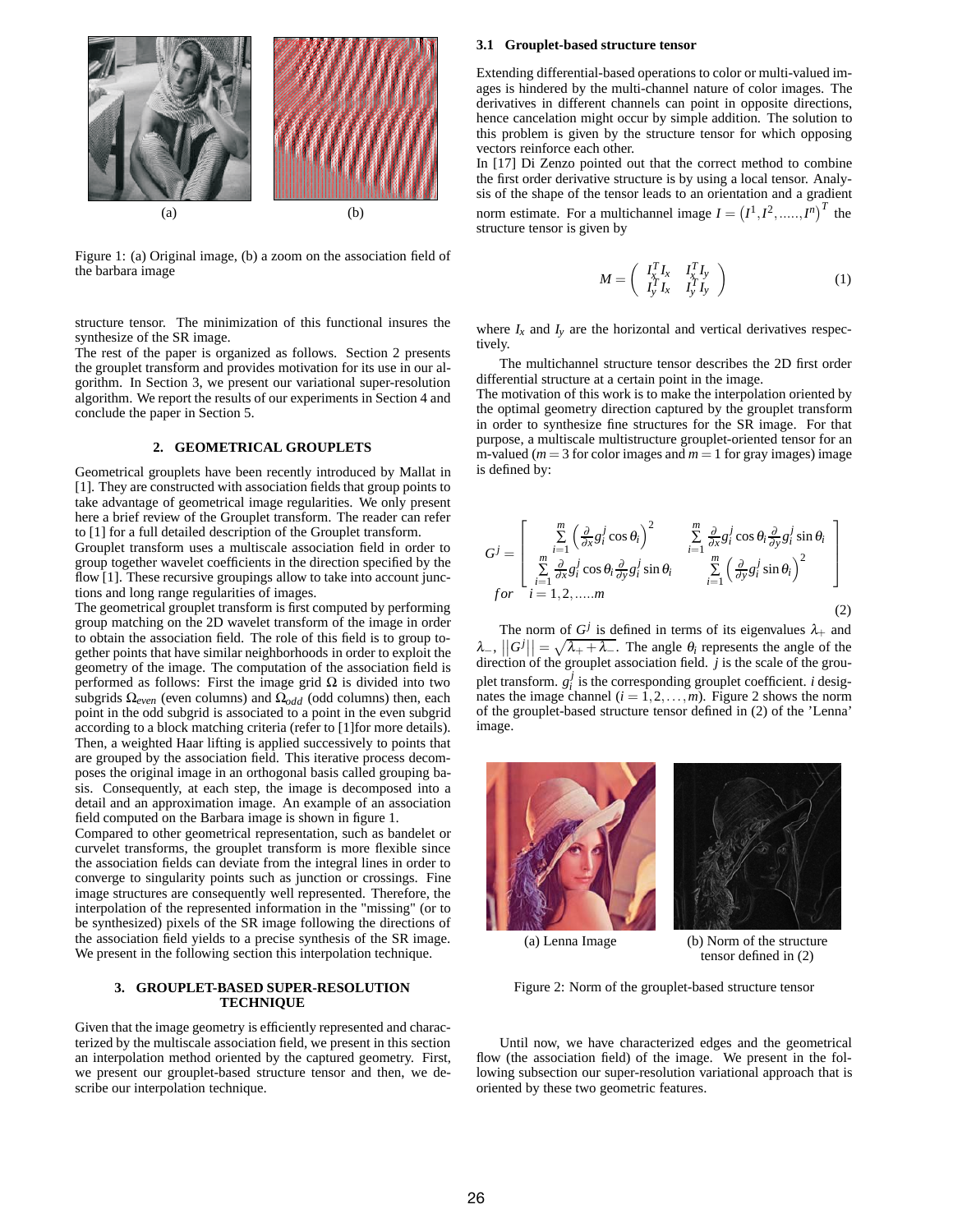#### **3.2 Super-Resolution**

We formulate our interpolation approach as the following variational problem,

$$
\tilde{I}_i = \min_{I_i} \left( \int_x \int_y \left( \left\| \tilde{\nabla} I_i \left( x, y \right) \right\| + \left\| \tilde{\nabla} G^j \left( x, y \right) \right\| + \lambda \left\| G^j \left( x, y \right) \right\| \right) dx dy \right) \tag{3}
$$

subjected to the following constraints,

$$
I_i \left( m s \Delta, n s \Delta \right) = I'_i \left( m, n \right) \qquad \begin{array}{c} 0 \leq m \leq \left\lfloor \frac{w}{s \Delta} \right\rfloor \\ 0 \leq n \leq \left\lfloor \frac{h}{s \Delta} \right\rfloor \end{array} \tag{4}
$$

where  $I'_i(m, n)$  is the original image before interpolation,  $\Delta$  is the grid size of the upsampled image, *w* and *h* are the width and the hight of the image respectively and *s* is the scaling factor.

 $\tilde{V}$  is the directional gradient with respect to the grouplet geometric direction  $\theta$  and  $\lambda$  is a constant.

The Euler equation of (3) is

$$
\tilde{\nabla} \cdot \left( \frac{\tilde{\nabla} I_i(x, y)}{\left\| \tilde{\nabla} I_i(x, y) \right\|} + \frac{\tilde{\nabla} \left\| G^j(x, y) \right\|}{\left\| \tilde{\nabla} I_i(x, y) \right\|} \right) + \lambda \left\| G^j(x, y) \right\| \tag{5}
$$

By expanding (5) we obtain after simplification,

$$
I_{i_{xx}}\cos^{2}\theta + I_{i_{yy}}\sin^{2}\theta - (I_{i_{xy}} + I_{i_{yx}})\cos\theta\sin\theta + \left\|G^{j}(x,y)\right\|_{xx}\cos^{2}\theta + \left\|G^{j}(x,y)\right\|_{yy}\sin^{2}\theta + \lambda\left\|G^{j}(x,y)\right\| =
$$
\n(6)

where  $\left\|G^{j}(x,y)\right\|_{x}$  and  $\left\|G^{j}(x,y)\right\|_{y}$  are, respectively, the horizontal and vertical derivatives of the norm matrix  $\left\|G^{j}(x,y)\right\|$  computed at a scale *j* to extract the horizontal and vertical details of the color image.

Equation (6), which yields to a factor-of-two interpolation scheme, is applied to each color band *i* and it can be easily discretized by using finite differences. By using equation (6) and solving for  $I(m\Delta,n\Delta)$  ( $\lambda$  is set equal to 4), we obtain the final interpolating scheme on the upsampled grid (for simplicity  $I(m, n)$ ) is used to denote  $I(m\Delta, n\Delta)$ :

$$
I_{i}(x,y) = \frac{1}{4} [I_{i}(x-1,y) + I_{i}(x+1,y)] \cos^{2} \theta +
$$
  
\n
$$
\frac{1}{4} [I_{i}(x,y-1) + I_{i}(x,y+1)] \sin^{2} \theta -
$$
  
\n
$$
\frac{1}{8} [I_{i}(x+1,y+1) + I_{i}(x-1,y-1) -
$$
  
\n
$$
-I_{i}(x-1,y+1) - I_{i}(x+1,y-1)] \cos \theta \sin \theta +
$$
  
\n
$$
\frac{1}{4} [||G^{j}(x-1,y)|| + ||G^{j}(x+1,y)||] \cos^{2} \theta +
$$
  
\n
$$
\frac{1}{4} [||G^{j}(x,y-1)|| + ||G^{j}(x,y+1)||] \sin^{2} \theta
$$
\n(7)

The process can be iterated with the resolution increased by a factor of two on each iteration. We represent in the following section some experimental results.

# **4. EXPERIMENTAL RESULTS**

We perform experiments to validate our interpolation algorithm and compare it with existing ones. To achieve this, we compare our approach with the ones proposed by Li et al. in [2], Mueller et al. in [18] and Zhang et al. in [19]. These approaches are marginally applied to the color images.

We used several standard test images of size  $512 \times 512$ , including Lena, Peppers, Barbara and the opera house of Lyon (Fig.3). Due to the copyrights, we are unable to use digital cinema materials as an example in this paper. To show the true power of the interpolation algorithms, we first downsampled each image by a factor of four and then interpolated the result back to its original size. This provides a better comparison than a factor of two interpolation, and is well justified if one compares the ratio of NTSC scan lines (240 per frame) to state-of-the-art HDTV (1080 per frame), which is a factor of 4.5.



Figure 3: Image of the opera house of Lyon

We show in Figures 4, 5 and 6 the zoom-in comparisons of different algorithms on the test images. We can see that our algorithm outperforms the other interpolation schemes in every test image. Particularly, our algorithm is clearly superior to other superresolution techniques, as it is able to better reconstruct the details of the image without distorting the smooth regions.

 $\| = 0$  ferences between the original images and each of the SR images<br>obtained using different interpolation schemes are shown in figures The quality of the SR images is also evaluated using *CIEDE*2000 color difference equations [20] [21]. The*CIEDE*2000 evolved from traditional colorimetry and color difference calculations is tested using several psychophysical datasets. The color difobtained using different interpolation schemes are shown in figures 7, 8 and 9 for Opera, Barbara and Lenna images respectively. Our grouplet-based approach showed the lowest color difference and therefore it approaches the original image more than the other interpolation techniques. Therefore, it respects the colorimetric characteristics of the original image.



Figure 7: Color differences between the original image and the result obtained by using the method of (a) Mueller et al. [18], (b) Zhang et al. [19], (c) Li et al. [2] and (d) our approach

## **5. CONCLUSION**

In this work, a grouplet-oriented color image interpolation technique is presented. First, the geometrical flow of the image is computed by using the grouplet transform. Then, a grouplet-based structure tensor is defined to couple geometric information of the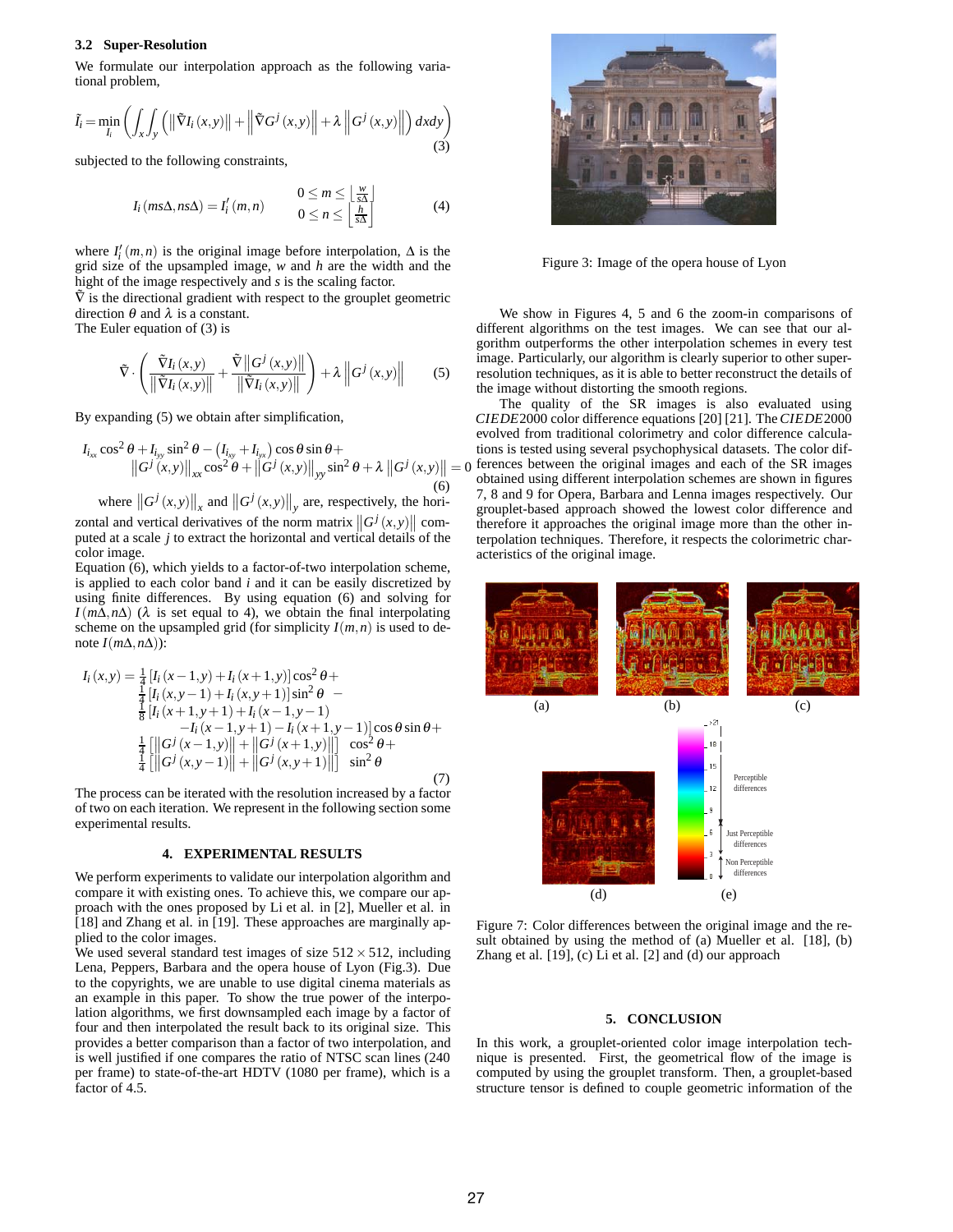

Figure 4: (a) original image, results obtained by using the methods proposed by: (b) Mueller et al. [18], (c) Zhang et al. [19], (d) Li et al. [2] and (e) our approach



Figure 5: (a) original image, results obtained by using the methods proposed by: (b) Mueller et al. [18], (c) Zhang et al. [19], (d) Li et al. [2] and (e) our approach



Figure 6: (a) original image, results obtained by using the methods proposed by: (b) Mueller et al. [18], (c) Zhang et al. [19], (d) Li et al. [2] and (e) our approach



Figure 8: Color differences between the original image and the result obtained by using the method of (a) Mueller et al. [18], (b) Zhang et al. [19], (c) Li et al. [2] and (d) our approach



Figure 9: Color differences between the original image and the result obtained by using the method of (a) Mueller et al. [18], (b) Zhang et al. [19], (c) Li et al. [2] and (d) our approach